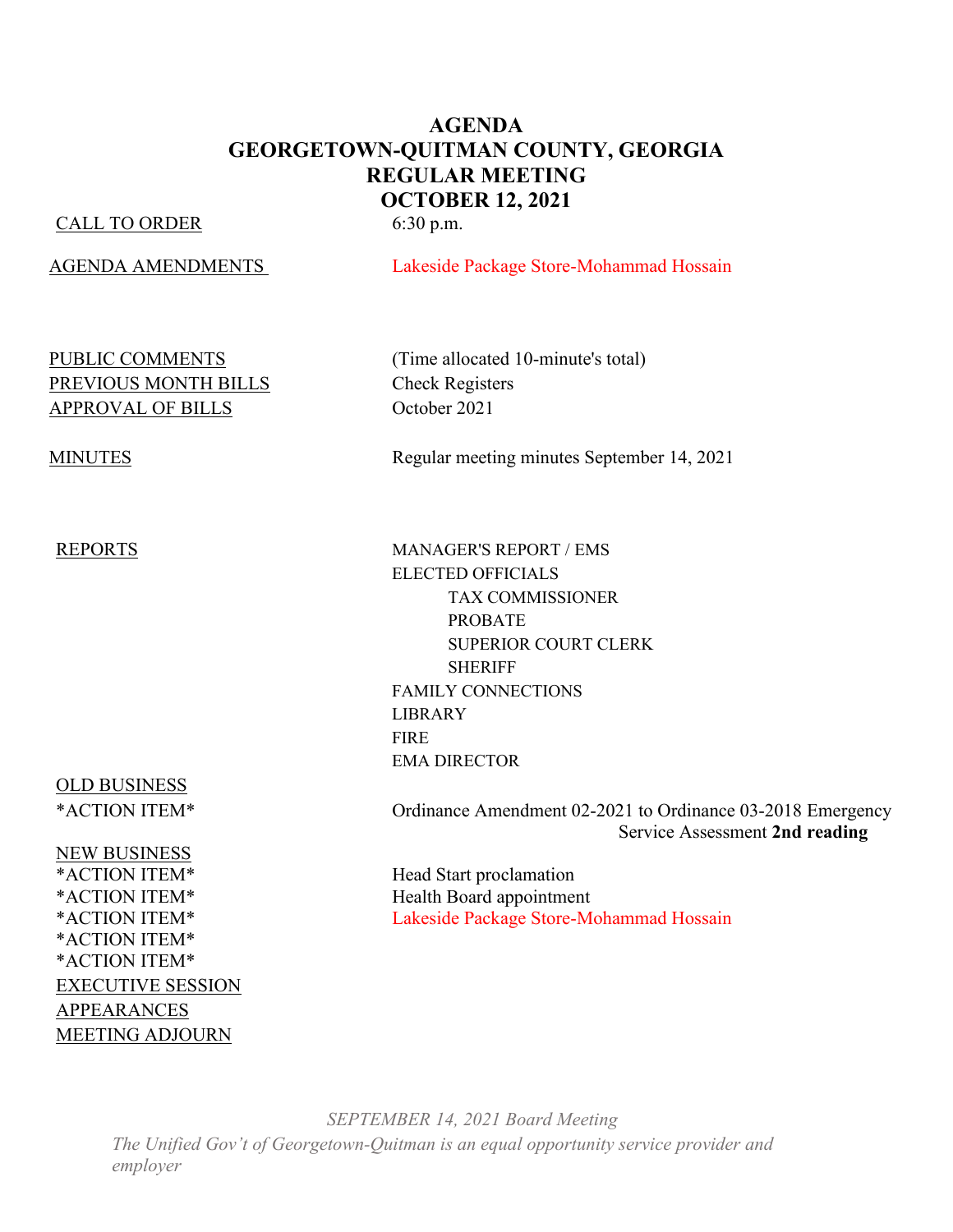### **GEORGETOWN-QUITMAN COUNTY COMMISSION REGULAR MEETING MINUTES SEPTEMBER 14, 2021 6:30 p.m.**

#### **CALLED TO ORDER**

The meeting was called to order at 6:37 p.m. with a prayer followed by the pledge. Members present were Commissioners: Lewis, Blackmon, Hayes, Kinsey and Bussey. County Attorney Tracy Cary, Financial Officer Teri Odom, County Clerk Carolyn Wilson, and County Manager Jason Weeks.

#### **AGENDA AMENDMENTS**

Chairman Lewis asked for a motion to accept the amended agenda as presented. **Motion made** 

**by Kinsey to accept the amended agenda. Second by Hayes**. Voting Yes- Bussey, Kinsey,

Hayes, Blackmon, and Lewis.

**PUBLIC COMMENTS**- There were no public comments.

#### **PREVIOUS MONTH CHECK REGISTER**

**Motion made by Hayes to approve the previous month's check register. Second by Kinsey.** Voting Yes- Bussey, Kinsey, Hayes, Blackmon, and Lewis.

#### **APPROVAL OF BILLS**

**Motion made by Blackmon to approve the bills as presented. Second by Bussey.** Voting Yes- Bussey, Kinsey, Hayes, Blackmon, and Lewis.

#### **MINUTES**

August 10, 2021, Regular meeting minutes- **Motion made by Kinsey to approve the regular meeting minutes. Second by Hayes.** Voting Yes- Bussey, Kinsey, Hayes, Blackmon, and Lewis.

August 17, 2021 Called meeting minutes-**Motion made by Bussey to approve the Called meeting minute. Second by Kinsey.** Voting Yes-Bussey, Kinsey, Hayes, and Lewis. (Blackmon was not present at the August 17, 2021 called meeting).

August 24, 2021 Called meeting minutes-**Motion made by Bussey to approve the Called meeting minute. Second by Hayes.** Voting Yes-Bussey, Kinsey, Hayes, Blackmon, and Lewis. August 31, 2021 Called meeting minutes-**Motion made by Hayes to approve the Called meeting minute. Second by Kinsey.** Voting Yes-Bussey, Kinsey, Hayes, Blackmon, and Lewis

*SEPTEMBER 14, 2021 Board Meeting*

*The Unified Gov't of Georgetown-Quitman is an equal opportunity service provider and employer*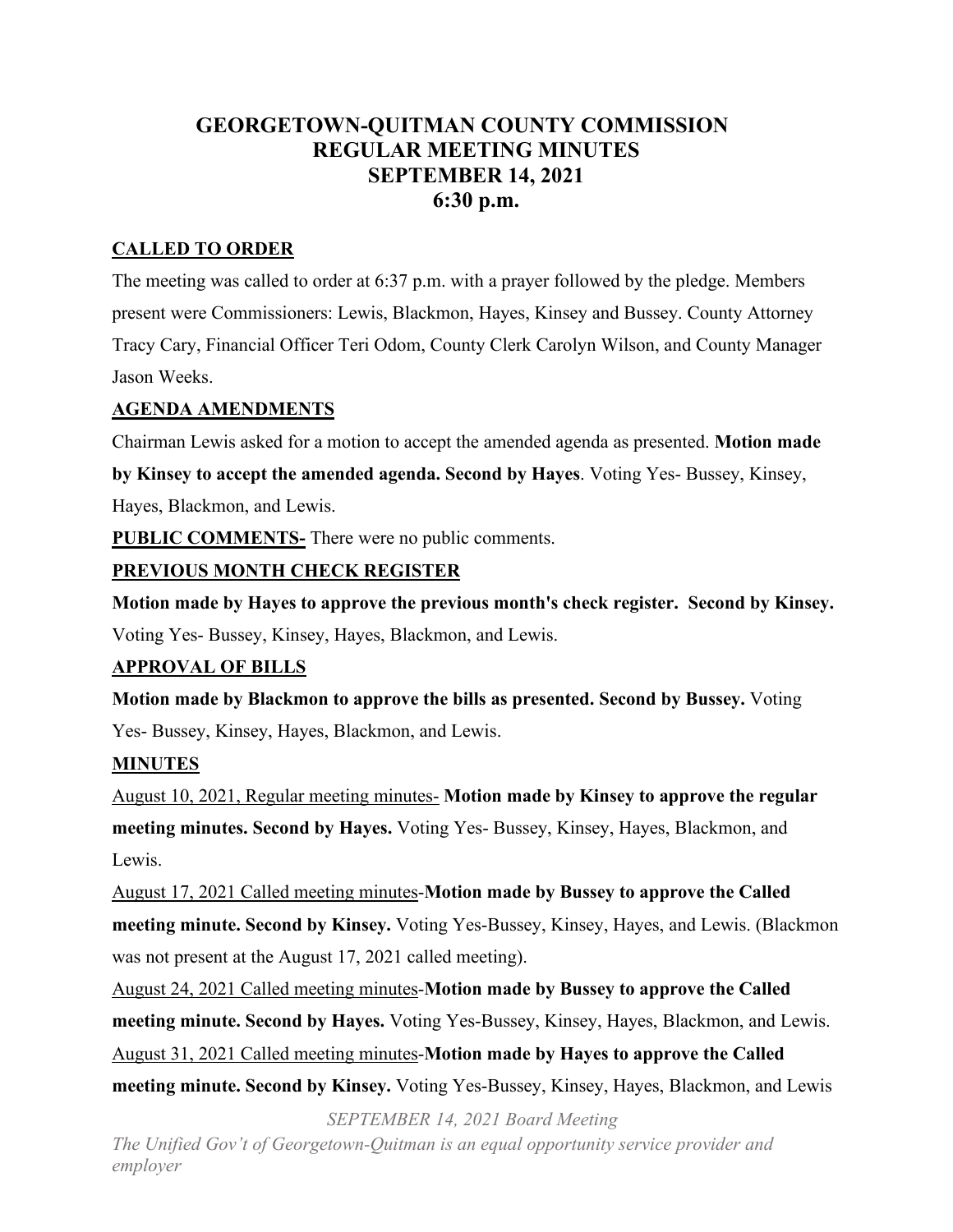**MANAGER'S REPORT-**Weeks was present and gave his report on EMS for the month of August.

**LMIG-** Weeks met with Tim Simpson from Barrett and Simpson Engineering about our 2021 LMIG projects on the state mandated bridge repairs. Simpson told Weeks that he has the ad ready for the newspaper and will send it over to us to get it advertised. The ad will run for three weeks. He will be back in November to look at the 2022 LMIG projects.

**GOV DEALS-** Weeks stated that he created an account with govdeals.com to be able to list any surplus vehicles that we have. There is a 12.5% fee for the service but the buyer will be responsible for paying that fee.

**REGION 7 EMS ADVISORY COUNCIL-** Weeks spoke with Tina White about serving on this board and she agreed to serve.

Weeks asked the Commissioners to setup a meeting to go over budgets with the Elected officials.

#### **Tax Commissioner Report-**

#### **Probate Report-**

#### **SUPERIOR CLERK OF COURT-**

**SHERIFF REPORT-** Sheriff's Office Manager Telicia Rogers gave a report on citations written for the months of June 2021-September 2021. All the Commissioners thanked the Sheriff and his staff for their hard work.

**FAMILY CONNECTIONS-** Chairman Lewis gave a brief update for Family Connections. Ms. Sara Lee Crumbs is having an Appreciation/Community Day on September 18, 2021 at the Community Center. There will be free food and school supplies. Mask will be required inside and out due to the virus.

**Library-** Chairman Lewis stated that Mrs. Fair did a wonderful zoom meeting for the parents of children that are in the Soar Program which is the afterschool program. He said that we are still on schedule for the library to be completed at the end of October or first part of November of this year.

## **Fire Dept. Report-CHAIRMAN REPORT-OLD BUSINESS-NEW BUSINESS-**

*SEPTEMBER 14, 2021 Board Meeting*

*The Unified Gov't of Georgetown-Quitman is an equal opportunity service provider and employer*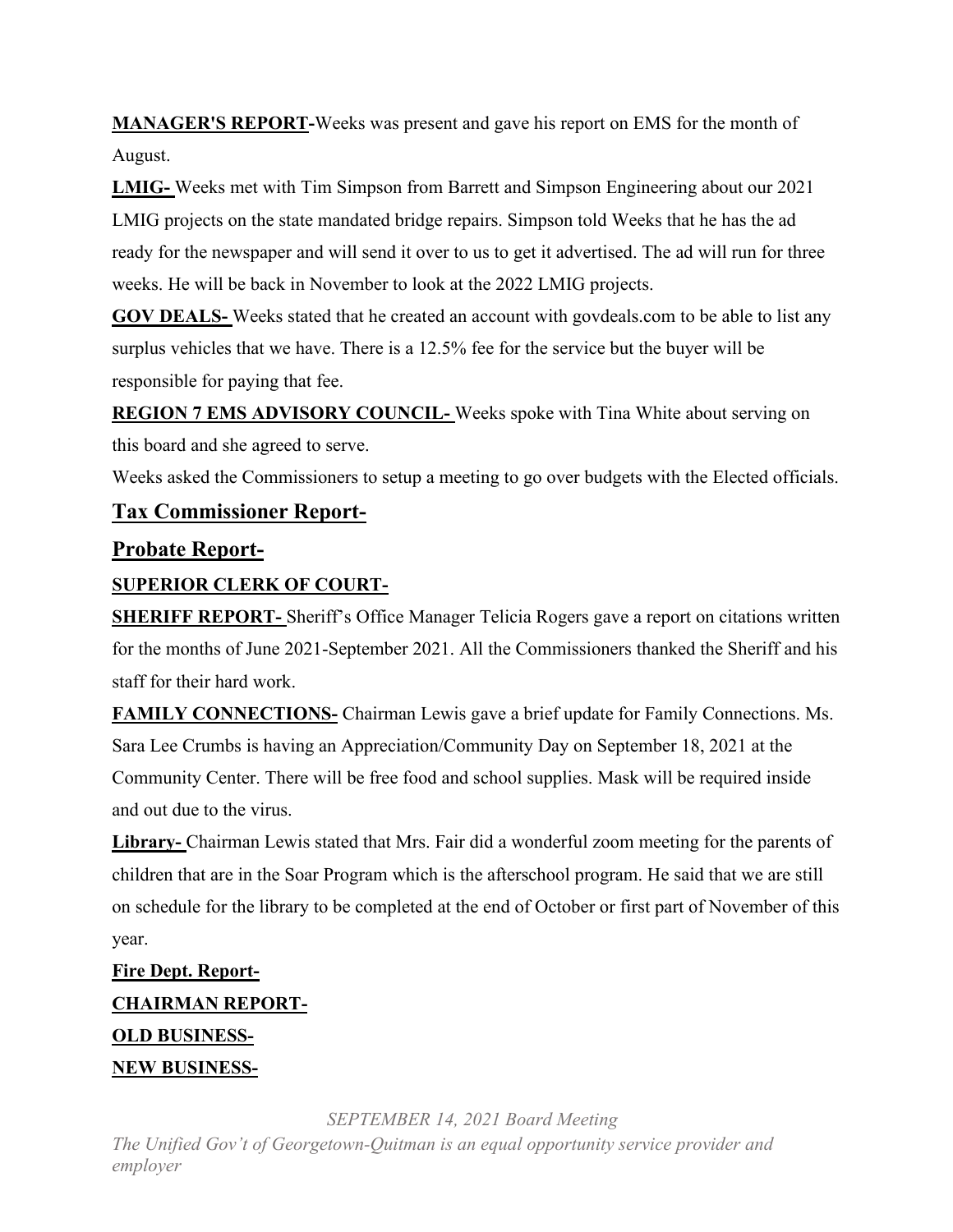**SURPLUS VEHICLE FOR SHERIFF DEPT.-** Chairman Lewis explained that this is a 2014 Dodge Charger VIN# 6149 that the Sheriff is requesting to be made surplus. **Motion made by Bussey to declare this vehicle surplus. Second by Hayes.** Voting Yes-Bussey, Kinsey, Hayes, Blackmon, and Lewis.

**DEFINITIONS OF EMPLOYEES PERSONNEL POLICY-** Chairman Lewis read the definitions of employee's personnel policy. **Motion made by Hayes to approve this policy. Second by Bussey.** Voting Yes-Bussey, Kinsey, Hayes, Blackmon, and Lewis.

**RECREATION BOARD MEMBER-** Chairman Lewis explained that we received a resignation letter from Mrs. Kathy Hayes since she no longer lives in Georgetown-Quitman County. He stated that Mrs. Mary Hayes has agreed to serve. **Motion made by Bussey to appoint Mrs. Mary Hayes to the recreation board. Second by Hayes.** Voting Yes-Bussey, Kinsey, Hayes, Blackmon, and Lewis.

**R13-2021 AMERICAN RESCUE PLAN FUNDS ONE TIME PAYMENT-** Chairman Lewis read Resolution R13-2021 the American Rescue Plan Funds one time Payment. **Motion made by Blackmon to approve Resolution R13-2021 American Rescue Plan Funds one time payment. Second by Bussey.** Voting Yes-Bussey, Kinsey, Hayes, Blackmon, and Lewis. Weeks stated that with guidance from ACCG there is an agreement for the Constitutional officers to sign for this onetime payment. County Attorney Tracy Cary has drawn the agreement up and Weeks will make sure they get signed.

**ORDINANCE AMENDMENT 02-2021 EMERGENCY SERVICE ASSESSMENT-**

Chairman Lewis read Ordinance amendment 02-2021 to Ordinance 03-2018 to change the Emergency service fee to Emergency service assessment. This was the  $1<sup>st</sup>$  reading of this ordinance.

**EXECUTIVE SESSION- Motion made by Bussey to close regular session. Second by Hayes.** Voting Yes-Bussey, Kinsey, Hayes, Blackmon, and Lewis. **Motion made by Hayes to go into executive session to discuss possible litigation, personnel, and real estate. Second by Kinsey.** Voting Yes-Bussey, Kinsey, Hayes, Blackmon, and Lewis. **Motion made by Hayes to close executive session. Second by Kinsey.** Voting Yes-Bussey, Kinsey, Hayes, Blackmon, and Lewis. **Motion made by Bussey to reopen regular session. Second by Kinsey.** Voting Yes-Bussey, Kinsey, Hayes, Blackmon, and Lewis. **Motion made by Bussey to accept the check** 

*SEPTEMBER 14, 2021 Board Meeting*

*The Unified Gov't of Georgetown-Quitman is an equal opportunity service provider and employer*